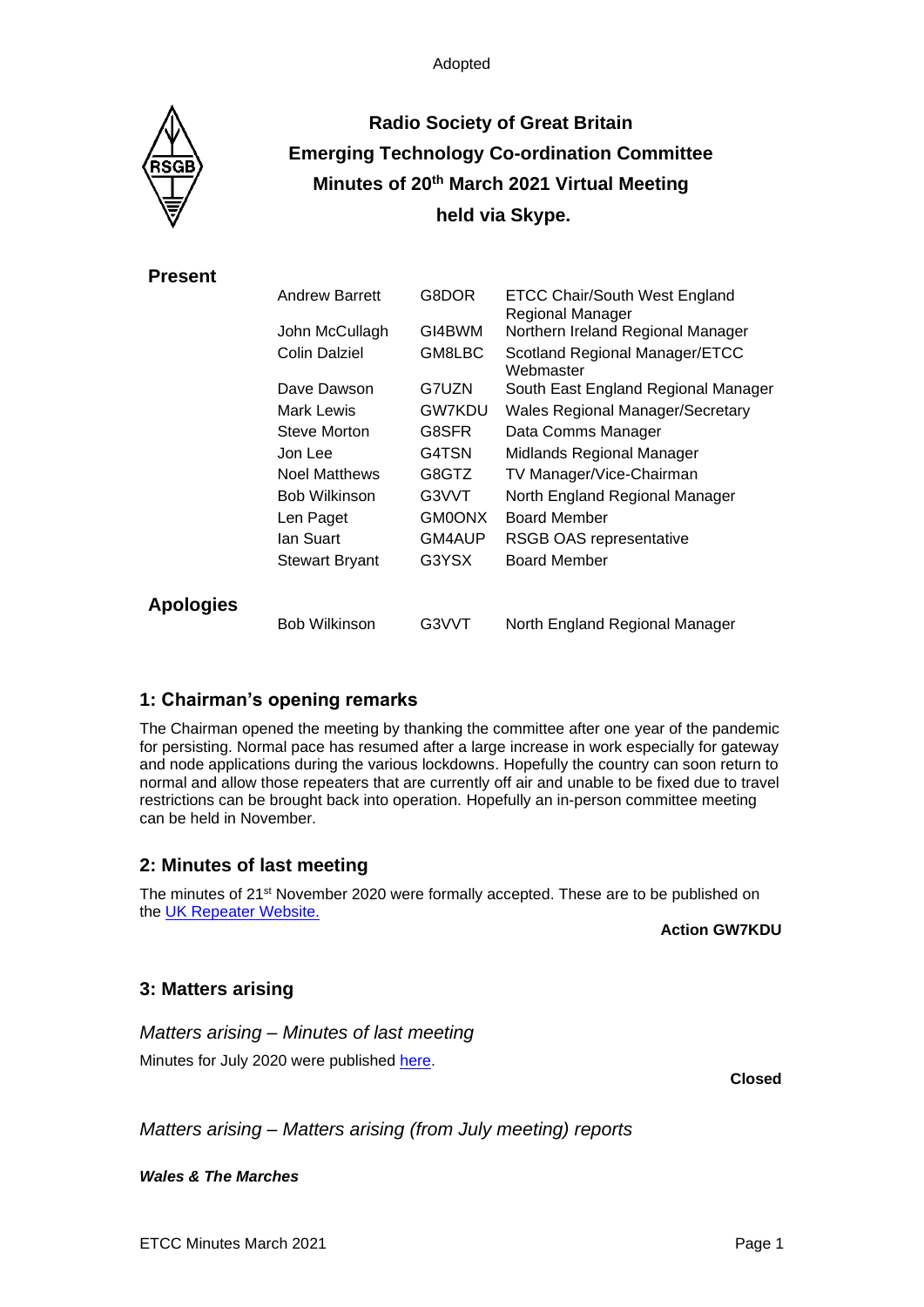|                                               | GB7SA: Ongoing                                                                                     | <b>Action GW7KDU</b> |  |  |  |
|-----------------------------------------------|----------------------------------------------------------------------------------------------------|----------------------|--|--|--|
| <b>North of England</b>                       |                                                                                                    |                      |  |  |  |
|                                               | GB7KL: Keeper currently unable to put repeater on air.                                             | <b>Action G3VVT</b>  |  |  |  |
| <b>East Midlands.</b>                         |                                                                                                    |                      |  |  |  |
|                                               | GB3SV: Co-channel interference.                                                                    | <b>Closed</b>        |  |  |  |
| Matters arising - Regional/Specialist reports |                                                                                                    |                      |  |  |  |
|                                               | <b>Wales &amp; The Marches</b>                                                                     |                      |  |  |  |
|                                               | GB7SA: Ongoing.                                                                                    | <b>Action GW7KDU</b> |  |  |  |
| <b>North of England</b>                       |                                                                                                    |                      |  |  |  |
|                                               | GB3NY: Site change has been delayed due to COVID-19 restrictions.                                  | <b>Action G3VVT</b>  |  |  |  |
| ٠                                             | GB7KL: Keeper currently unable to put repeater on air. Keeper needs to get the<br>repeater on air. |                      |  |  |  |
|                                               |                                                                                                    | <b>Action G3VVT</b>  |  |  |  |
| $\bullet$                                     | New 2m repeater (GB3EP) for Preston, not operational yet.                                          | <b>Action G3VVT</b>  |  |  |  |
|                                               | <b>South East of England</b>                                                                       |                      |  |  |  |
|                                               | GB3VW.                                                                                             | <b>Closed</b>        |  |  |  |
| Matters arising – AOB                         |                                                                                                    |                      |  |  |  |
|                                               | An extra channel pair for 2m has been tabled to the Spectrum Committee. Nothing                    |                      |  |  |  |
|                                               | heard so far.                                                                                      | <b>Action G8DOR</b>  |  |  |  |
| ٠                                             | Changing 70cm RU channels to 12.5kHz channel spacing.                                              | <b>Closed</b>        |  |  |  |
| 4: Regional/Specialist reports                |                                                                                                    |                      |  |  |  |
|                                               | <b>Wales &amp; The Marches</b>                                                                     |                      |  |  |  |
|                                               | GB7SA: Ongoing.                                                                                    | <b>Action GW7KDU</b> |  |  |  |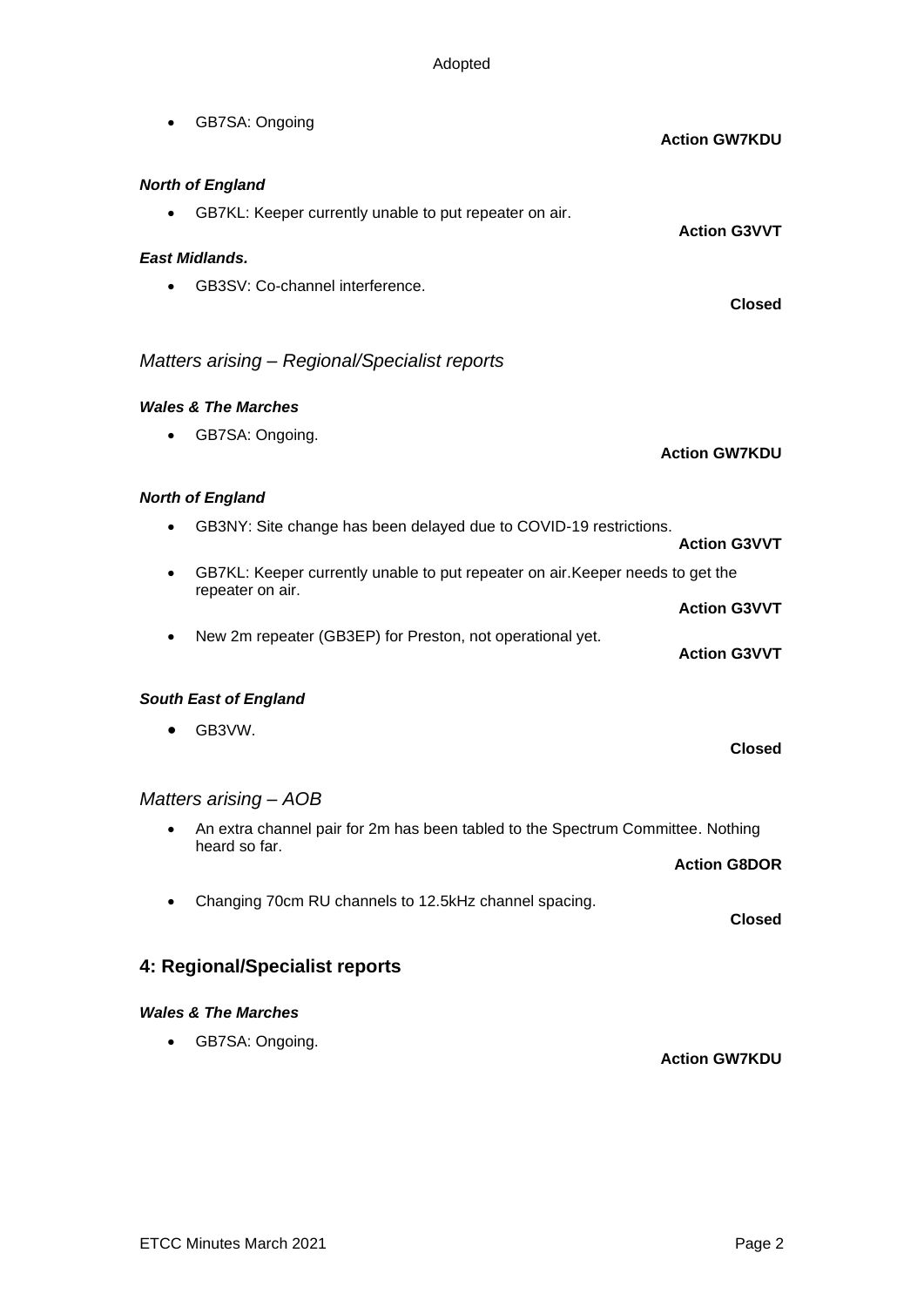### *North of England*

- GB3DH: Two metre Fusion repeater for Northwich. Declined due to lack of spectrum.
- GB7HT: 70cm DMR Ashington, application ongoing. **Action G3VVT**
- New 2m repeater for Preston, not operational yet. **Action G3VVT**

#### *Northern Ireland*

- GB3PK is back on air.
- GB3KK on air from same site as GB3PK.

#### *Scotland*

- GB7EC has had another site change to a coastal location in Aberdeenshire.
- GB7CS is relocating to a site in Glasgow.

#### *South East of England*

• Nothing unusual to report.

#### *South West of England*

• Reports of survey drones causing interference on 70cm.

#### *East Midlands.*

• Nothing unusual to report.

#### *Data Modes*

- A continuous flow of NoV renewals for gateways and packet stations, currently averaging about 40 NoV's a month.
- A new application processed for 5.8 GHz for a packet mailbox using MESH networking equipment in the North East, application with Ofcom for clearance.
- There have been a number of applications for gateways that have had to be turned down in recent months for gateways in areas of high amateur populations. Even at low power it isn't easy to fit in any more. Fusion doesn't have a built in 'lock' to prevent other callsigns from being relayed by a 'personal gateway' running Fusion.
- The additional frequencies requested at the meeting, will be used to satisfy these long term requests initially and help spread the load in the long term. (See table below)

#### *Television*

• GB3GG: site change application received.